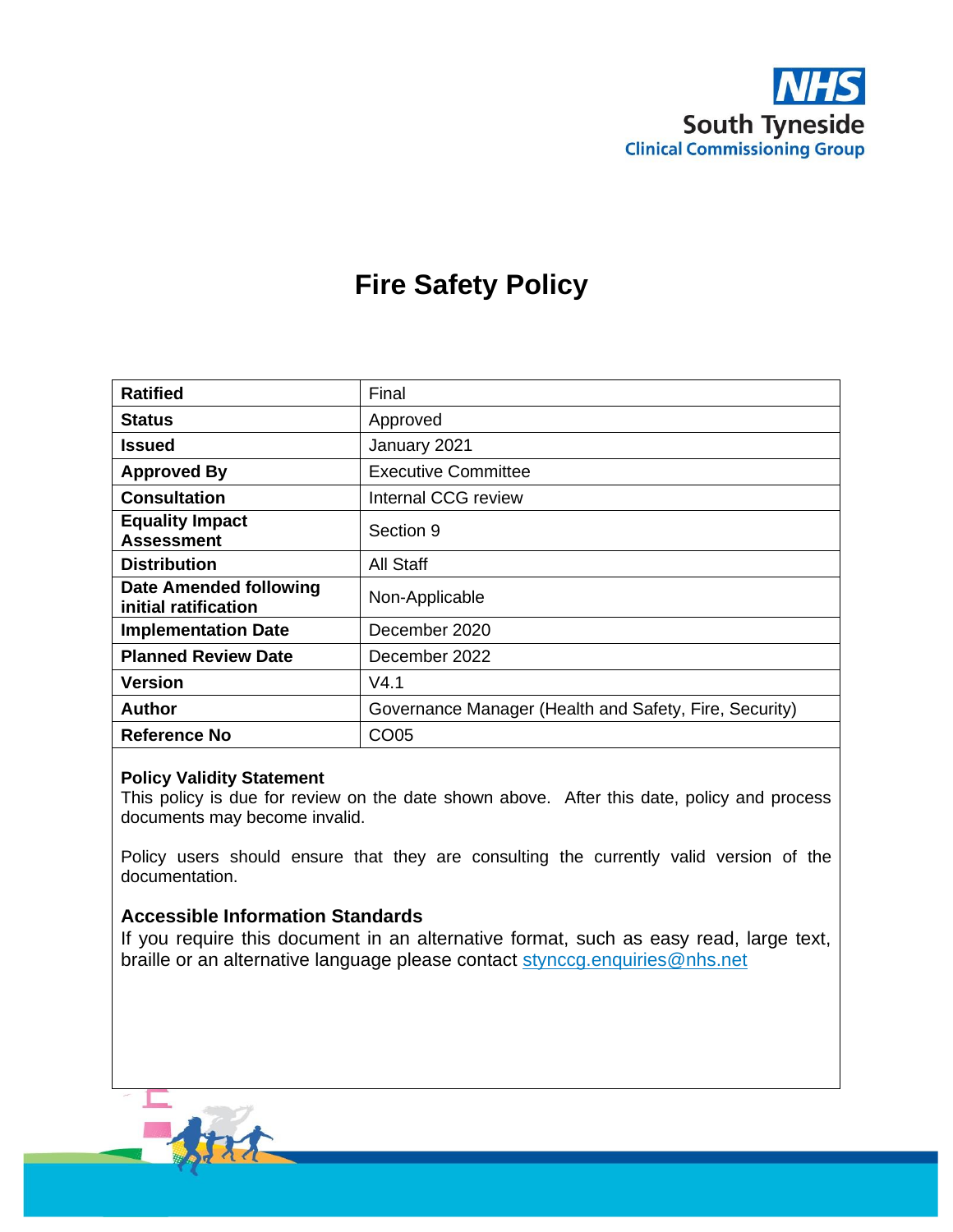# **Version Control**

| <b>Version</b> | <b>Release Date</b>               | <b>Author</b>   | <b>Update comments</b>                                                                                                                                            |
|----------------|-----------------------------------|-----------------|-------------------------------------------------------------------------------------------------------------------------------------------------------------------|
| V <sub>1</sub> | 28 February 2013                  | Liane Cotterill | Policy provided to Clinical<br><b>Commissioning Group</b><br>(CCG) as part of policy suite                                                                        |
| V <sub>2</sub> | 13 November 2014                  | Lee Crowe       | Re-styled to CCG policy<br>standard                                                                                                                               |
| V3             | 22 <sup>nd</sup> November<br>2016 | Lee Crowe       | New EIA and Policy Format                                                                                                                                         |
| V <sub>4</sub> | 14 <sup>th</sup> December<br>2018 | Lee Crowe       | Re-view in line with<br>expiration date. Minor<br>changes made additional<br>text to be added in blue, text<br>in red to be taken out of<br>policy once approved. |
| V4.1           | January 2021                      | Lee Crowe       | Minor formatting<br>amendments.                                                                                                                                   |

# **Approval**

| Role     | <b>Name</b>                | Date                              |
|----------|----------------------------|-----------------------------------|
| Approval | <b>Executive Committee</b> | 14 <sup>th</sup> January 2015 (2) |
| Approval | <b>Executive Committee</b> | $22nd$ December 2016 (3)          |
| Approval | <b>Executive Committee</b> | 30 January 2019 (4)               |
| Approval | <b>Executive Committee</b> | April 2021 (4.1)                  |

# **Review**

This document will be reviewed two years from its issue date.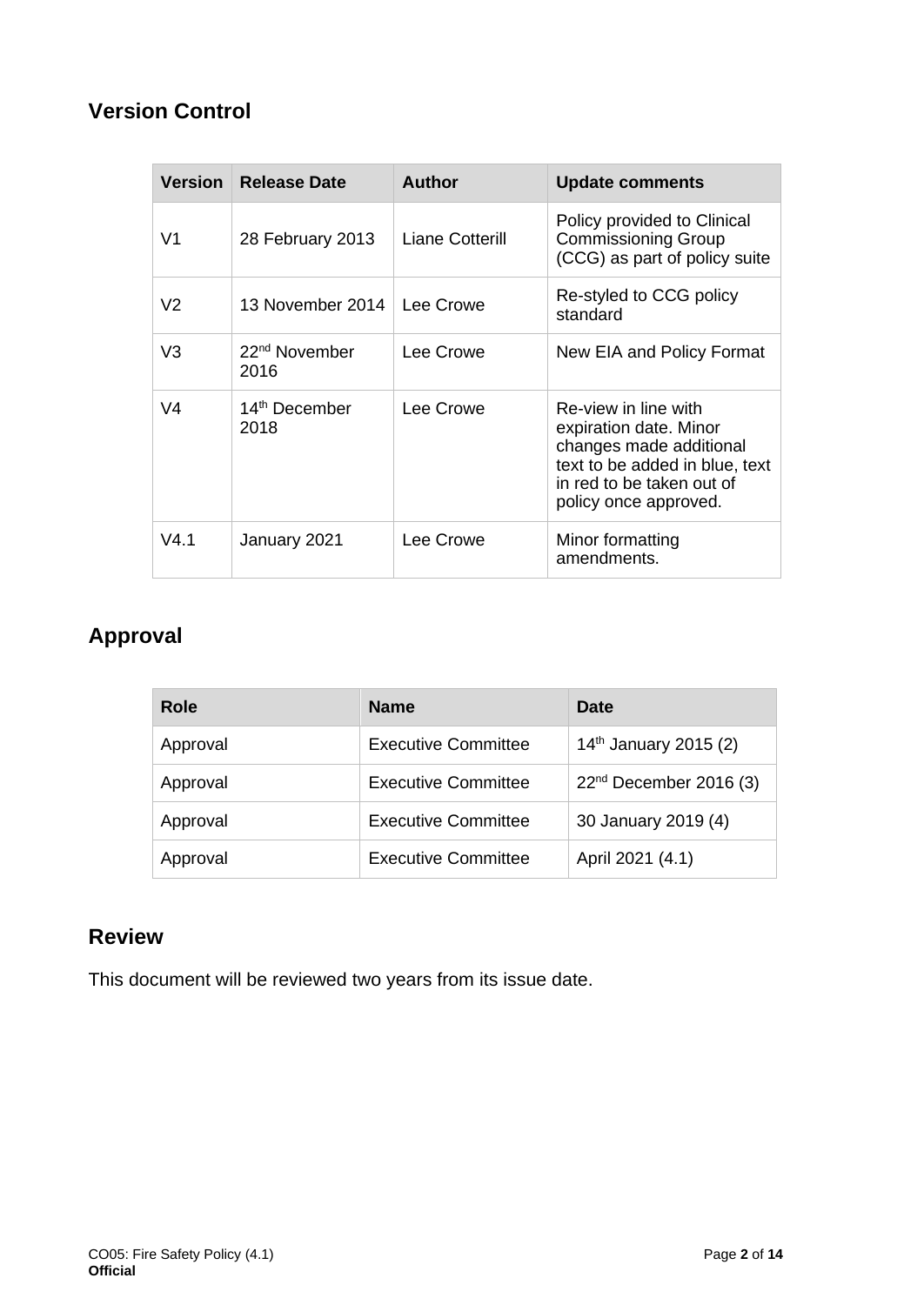# **Contents**

| 3. |  |
|----|--|
| 4. |  |
| 5. |  |
| 6. |  |
|    |  |
| 8. |  |
| 9. |  |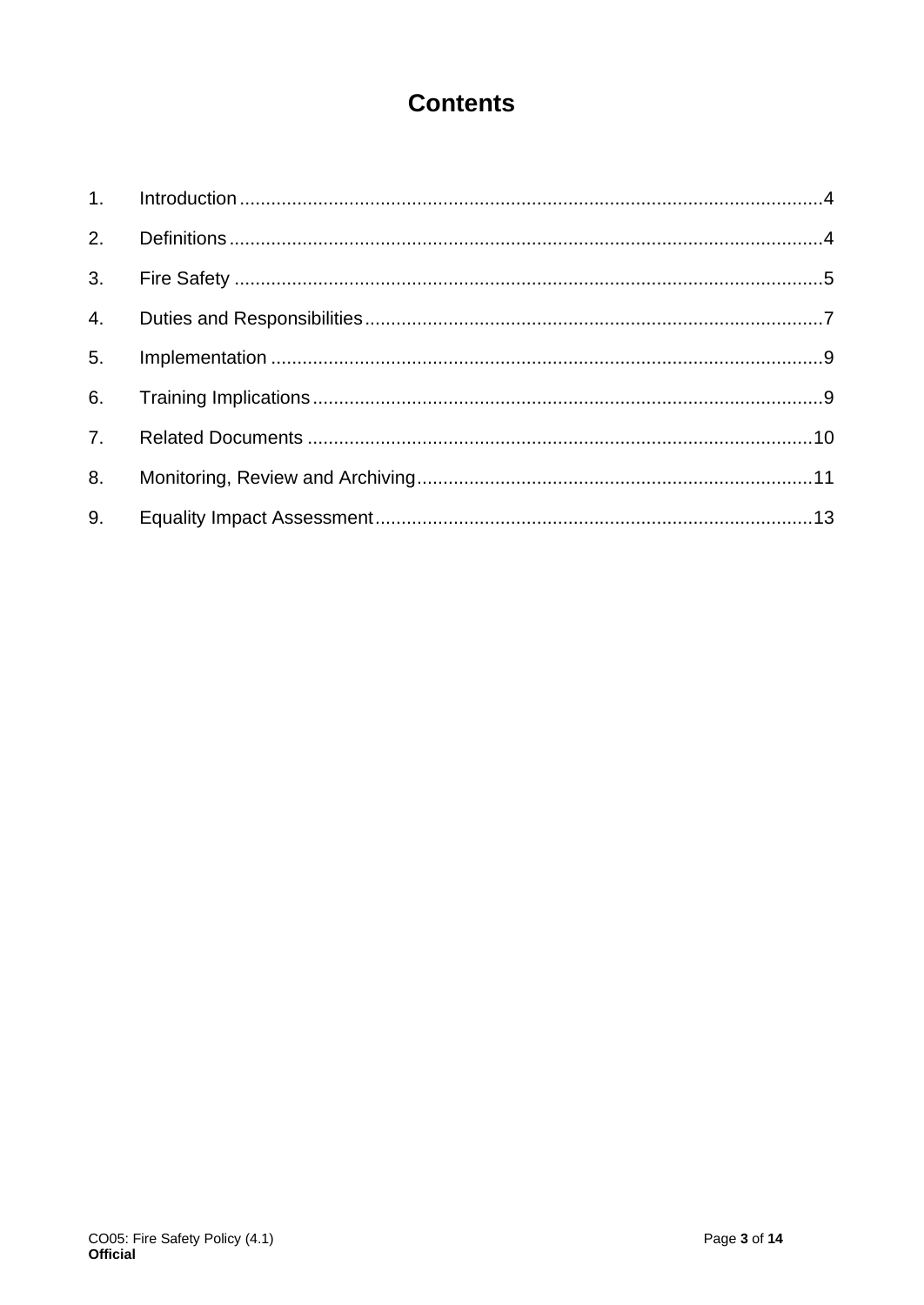# **1. Introduction**

<span id="page-3-0"></span>For the purposes of this policy South Tyneside Clinical Commissioning Group will be referred to as "the CCG".

The CCG recognises it has a statutory duty towards the safety of their employees and others working in or visiting their premises, including contractors and visitors who might be subject to fire risk.

The main statutory requirements are found in the Regulatory Reform (Fire Safety) Order 2005, Health and Safety at Work Act 1974, Management of Health and Safety Regulations 1992. The CCG will also comply with current Department of Health Policy on fire precautions as set out in the 'Firecode'.

This document sets out the CCGs approach to minimising the incidence of fire within its premises and the impact of fire on life safety, delivery of service, the environment and property. It applies to all CCG people, functions, actions and services. It is intended for all types of healthcare buildings including those that perform admin functions

## **1.1 Status**

This policy is a Health and Safety policy.

## **1.2. Purpose and scope**

- 1.2.1 The risk of fire will be reduced through good housekeeping measures being implemented throughout the CCG, raising staff fire safety awareness, fire training, appointing fire wardens and carrying out fire risk assessments.
- 1.2.2 Trained personnel will respond to fire alarm calls. They will take initial control of fire procedures with regard to the safety of patients, staff and premises.
- 1.2.3 The CCG has in place appropriate fire response and control measures, and fire alarm incidents are recorded, monitored and managed in order to minimise the number of incidents over time.

## **2. Definitions**

The following terms are used in this document:

- <span id="page-3-1"></span>2.1 Nominated Officer of Fire is the most senior person on site who will take charge in the event of an emergency.
- 2.2 Fire Warden is the appointed person who will assist with the safe evacuation of premises and who may also be asked to undertake other specific site-related fire duties.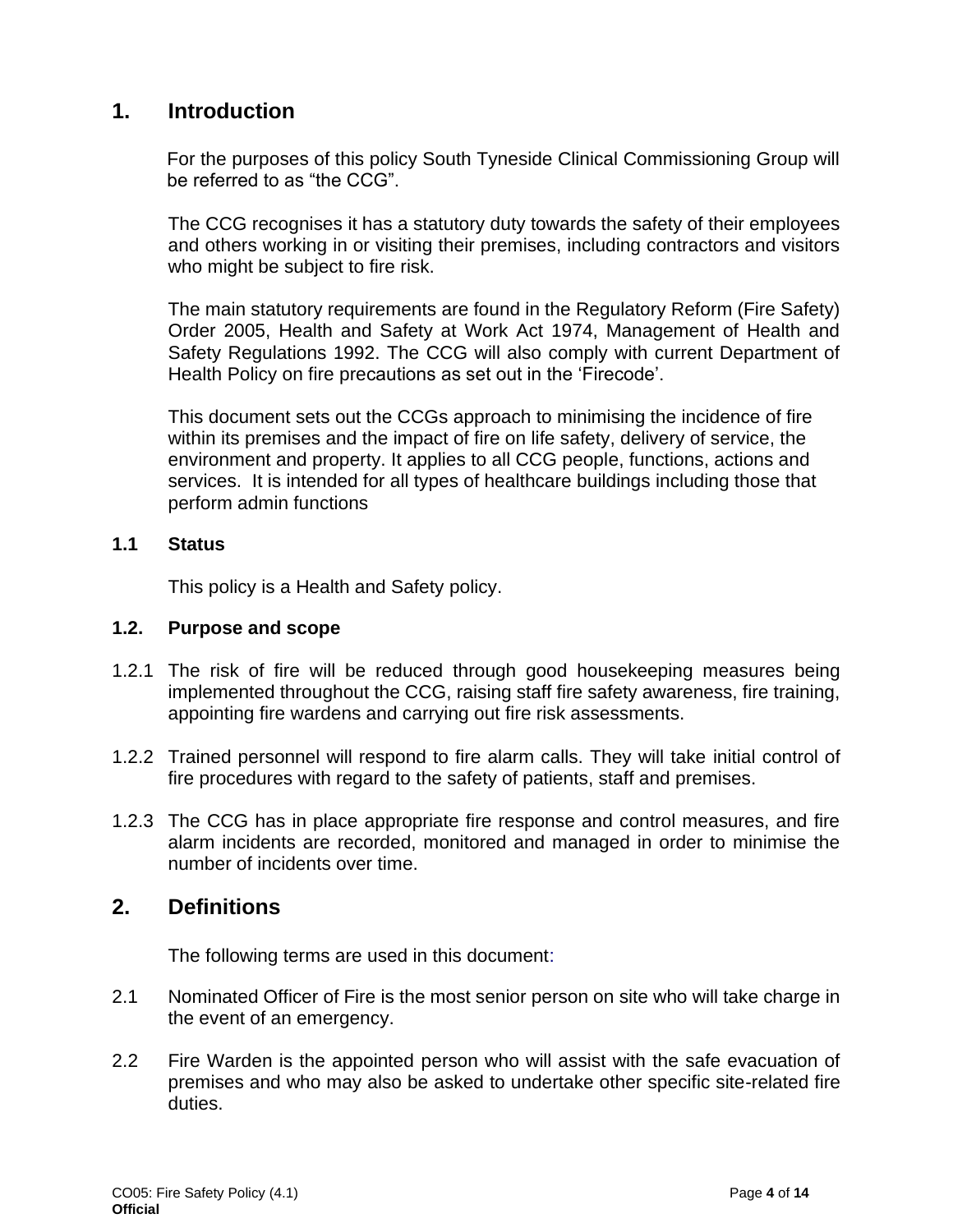# **3 Fire Safety**

The Secretary of State for Health has mandated that all NHS organisations:

- <span id="page-4-0"></span>• have a clearly defined Fire Safety Policy covering all buildings they occupy;
- comply with legislation;
- nominate a board level director accountable to the Chief Officer for fire safety;
- nominate a Fire Safety Manager to take the lead on all fire safety activities;
- implement fire safety precautions through a risk management approach;
- comply with monitoring and reporting mechanisms appropriate to the management of fire safety; and
- Fire Safety Strategy
- develop partnerships initiatives with other agencies and bodies in the provision of fire safety.

## **3.1 Fire Risk Assessments**

- 3.1.1 In order to comply with statutory requirements Fire Risk Assessments will be carried out for all CCG premises. To achieve this outcome a 'Fire Risk Assessment' form must be completed to identify all fire risks and where a risk cannot be removed, to indicate what control measures have been implemented to reduce the risk to an acceptable level.
- 3.1.2 Where an individual risk cannot be reduced to an acceptable level, the risk should be added to the risk register.
- 3.1.3 The Fire Risk Assessment form and other supporting documentation must be kept in the relevant premises and be available for inspection by auditors and the Fire and Rescue Service. A copy must also be kept by the CCG for review purposes.

## **3.2 Fire Training**

- 3.2.1 Suitable and relevant training will be provided for all staff. This will be achieved by induction training for all new staff and also regular specific fire training as set out in the Statutory and Mandatory Training requirements. Fire warden training will also be provided where appropriate.
- 3.2.2 Managers must ensure that practice fire drills intended to test communications, staff reaction and the effectiveness of training will be carried out at regular intervals in all CCG premises (at least once annually). The CCG must be informed prior to any fire evacuation drills being held and should be furnished with a copy of drill details for record purposes.

## **3.3 Arson Prevention and Control**

The CCG will comply with the Fire Practice Note 6 "Arson Prevention and Control in NHS Health Care premises" issued under Firecode, but will consider other related guidance that may be published over time.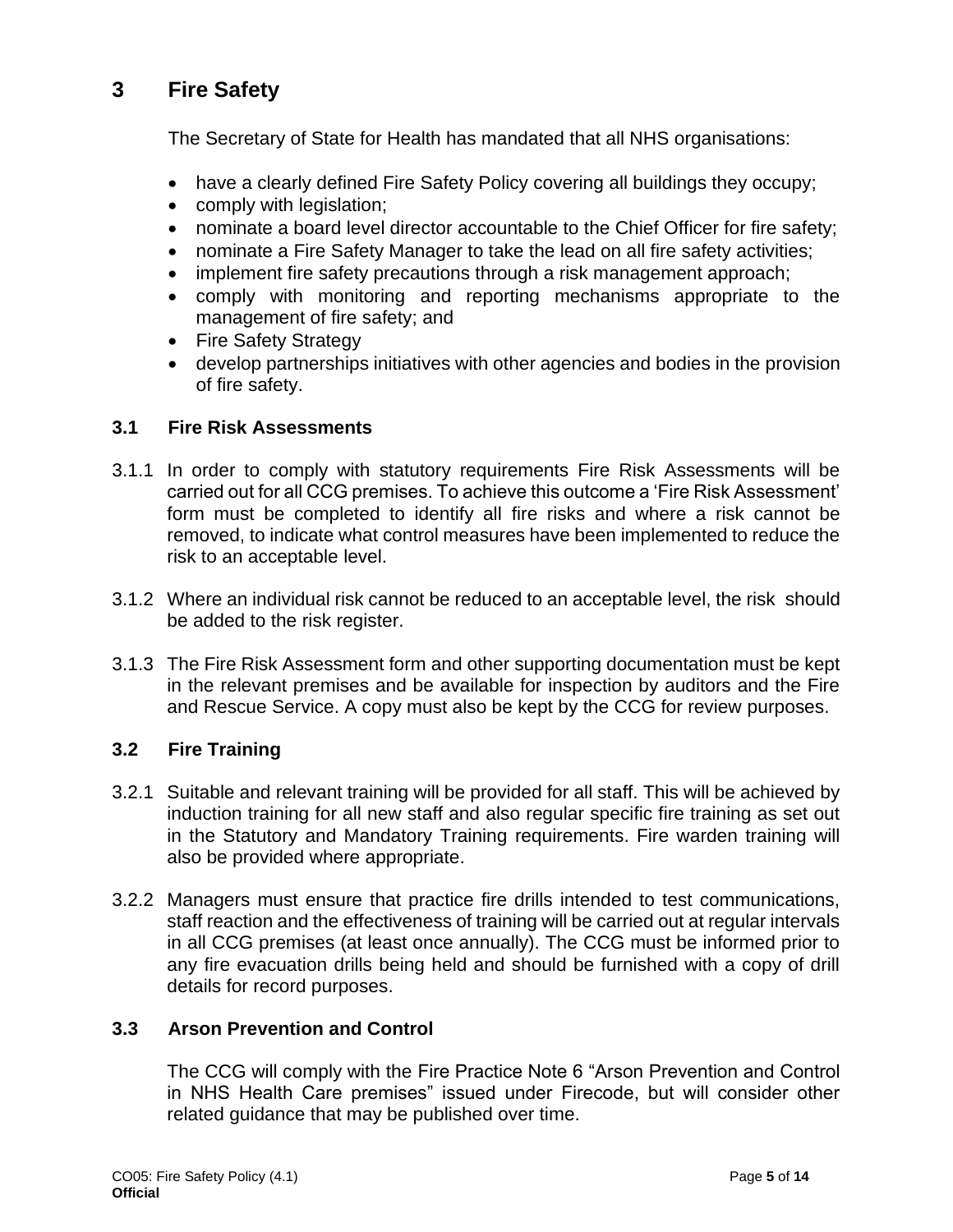## **3.4 Fire Precaution Schemes**

The Governance Manager Health and Safety from the Commissioning Support Organisation in consultation with NHS Property Services and CCG will identify ongoing measures needed to improve standards in fire precautions. This will be added to on-going programmes of work

Health and Safety Manager in consultation with the Fire Safety Advisor will identify on-going measures needed to improve standards in fire precautions. This will be forwarded to the Estates Department to be undertaken as part of an on-going programme of work.

## **3.5 Unwanted Fire Signals (False Alarms)**

- 3.5.1 The NHS has imposed a duty on NHS organisations to reduce the number of false alarm calls to the Fire & Rescue Service. In order to achieve this requirement a fire alarm will be investigated to determine if the alarm is an actual fire or a false alarm. If it is discovered to be a false alarm the Fire and Rescue Service would be informed of this.
- 3.5.2 Given the disruption of any false alarm, whether the Fire and Rescue Services has been called or not, it is incumbent on all staff to ensure that the principles of good fire safety housekeeping are followed.

## **3.6 Fire Risk Assessment for Furniture, Furnishings and Apparel**

The CCG must comply with Firecode HTM05-03 HTM87 regarding furniture, furnishings and apparel.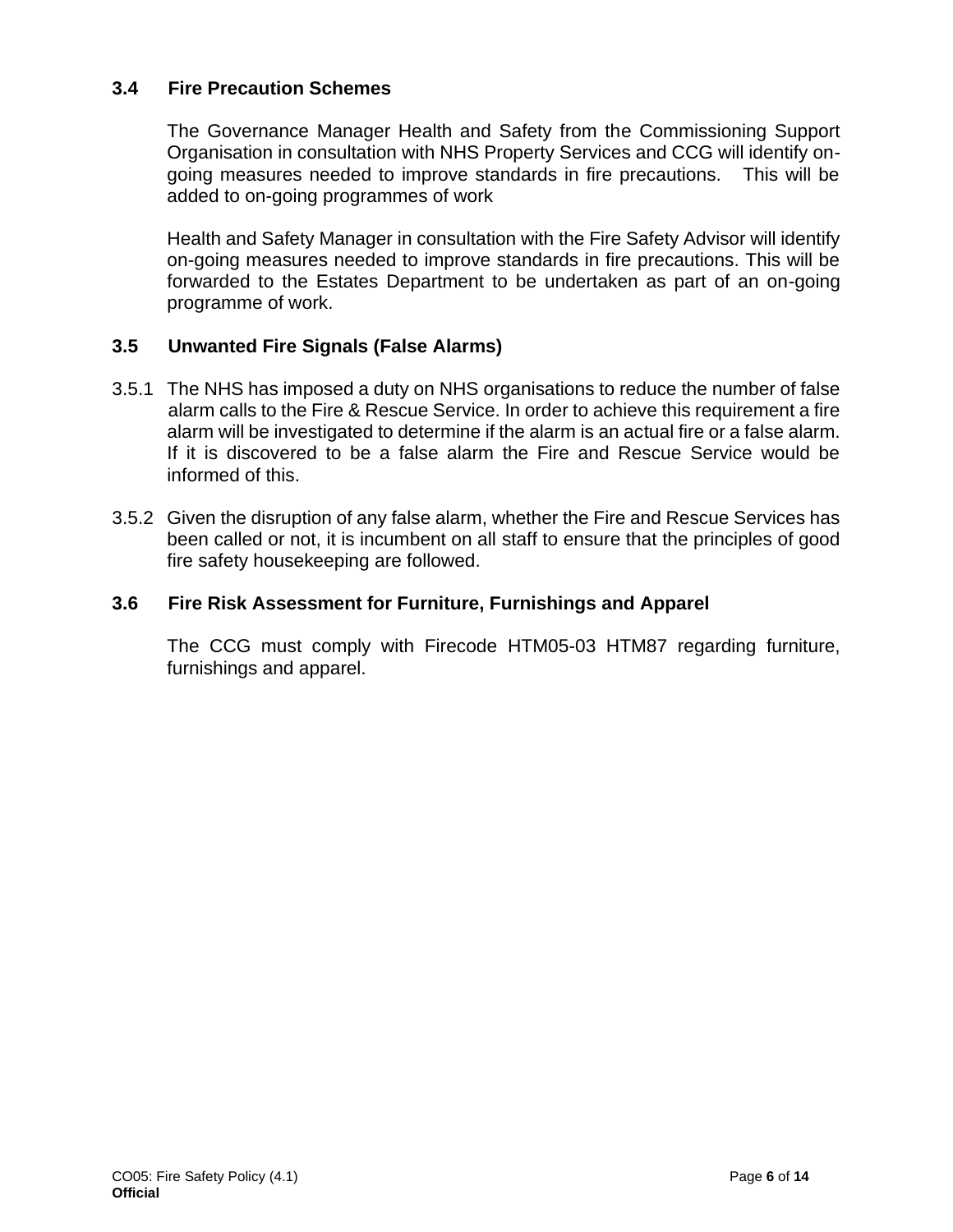# **4. Duties and Responsibilities**

<span id="page-6-0"></span>

| <b>Council of</b>                   | The council of practices has delegated responsibility to the Governing                                                                                                                                                                                                                                                                                                                                          |
|-------------------------------------|-----------------------------------------------------------------------------------------------------------------------------------------------------------------------------------------------------------------------------------------------------------------------------------------------------------------------------------------------------------------------------------------------------------------|
| <b>Practices</b>                    | Body (GB) for setting the strategic context in which organisational process                                                                                                                                                                                                                                                                                                                                     |
|                                     | documents are developed, and for establishing a scheme of governance                                                                                                                                                                                                                                                                                                                                            |
|                                     | for the formal review and approval of such documents.                                                                                                                                                                                                                                                                                                                                                           |
| <b>Chief Officer</b>                | The Chief Officer has overall responsibility for the strategic direction and                                                                                                                                                                                                                                                                                                                                    |
|                                     | operational management, including ensuring that CCG process                                                                                                                                                                                                                                                                                                                                                     |
|                                     | documents comply with all legal, statutory and good practice guidance                                                                                                                                                                                                                                                                                                                                           |
| The Health and                      | requirements.                                                                                                                                                                                                                                                                                                                                                                                                   |
|                                     | The Health & Safety Lead will lead in:                                                                                                                                                                                                                                                                                                                                                                          |
| <b>Safety Lead</b>                  | Ensuring that fire safety measures are implemented by agreeing a<br>$\bullet$<br>programme of action for fire safety, setting objectives and monitoring<br>their effectiveness and achievements.                                                                                                                                                                                                                |
|                                     | Ensuring that CCG managers are familiar with fire safety procedures<br>$\bullet$<br>and implement them.                                                                                                                                                                                                                                                                                                         |
|                                     | Ensuring that appropriate advice is sought from the Senior<br>$\bullet$<br>Governance Officer (Health & Safety) or external agencies whenever<br>any modification, extension or conversion of a building is planned.<br>Advice must also be sought from the above whenever changes of<br>usage of a current building are proposed or a new building is planned.<br>Generating and formulating this policy.<br>٠ |
|                                     | Identifying the appropriate process for regular evaluation of the<br>$\bullet$<br>implementation and effectiveness of this policy.                                                                                                                                                                                                                                                                              |
|                                     | Identifying the competencies required to implement this policy.<br>٠                                                                                                                                                                                                                                                                                                                                            |
|                                     | Notifying the Policy Co-Ordinator of any revisions to this document.<br>$\bullet$                                                                                                                                                                                                                                                                                                                               |
|                                     | Arranging for superseded versions of this document to be retained in                                                                                                                                                                                                                                                                                                                                            |
|                                     | accordance with HSC 199/053 NHS Retention and Disposal                                                                                                                                                                                                                                                                                                                                                          |
|                                     | Schedule.                                                                                                                                                                                                                                                                                                                                                                                                       |
|                                     | In addition the Head of Health & Safety will be the nominated Fire<br>Safety Manager to take the lead on all fire safety activities on behalf<br>of the CCG.                                                                                                                                                                                                                                                    |
| Governance                          | The Governance Manager will:                                                                                                                                                                                                                                                                                                                                                                                    |
| <b>Manager Health</b><br>and Safety | Advise and assist management in the interpretation and application<br>$\bullet$<br>of all fire legislation and give relevant guidance in liaison with the<br>Director and Nominated Officer of Fire for premises.<br>Organise Fire Risk Assessments and reviews where required.                                                                                                                                 |
|                                     | Lead in the development of Personal Emergency Evacuation Plans<br>when required.                                                                                                                                                                                                                                                                                                                                |
|                                     | Ensure that appropriate individuals have been identified as Fire<br>$\bullet$<br>Wardens and Nominated Officers of Fire and deputies, to be                                                                                                                                                                                                                                                                     |
|                                     | responsible for each premises. The Nominated Officer of Fire should<br>be of sufficient seniority and proficiency to enable them to carry out                                                                                                                                                                                                                                                                   |
|                                     | the whole range of duties as specified in Fire Code. Sufficient cover<br>should be made available when fire wardens are on annual/sick                                                                                                                                                                                                                                                                          |
|                                     | leave.<br>Ensure that adequate fire safety training is provided for staff and that                                                                                                                                                                                                                                                                                                                              |
|                                     | the training is documented accordingly. Staff should receive fire                                                                                                                                                                                                                                                                                                                                               |
|                                     | training at least once per year as set out in the CCGs' mandatory                                                                                                                                                                                                                                                                                                                                               |
|                                     | training proposals.                                                                                                                                                                                                                                                                                                                                                                                             |
|                                     | Ensure that regular testing and servicing of fire precautions (fire<br>detection systems, firefighting equipment etc.) is carried out.                                                                                                                                                                                                                                                                          |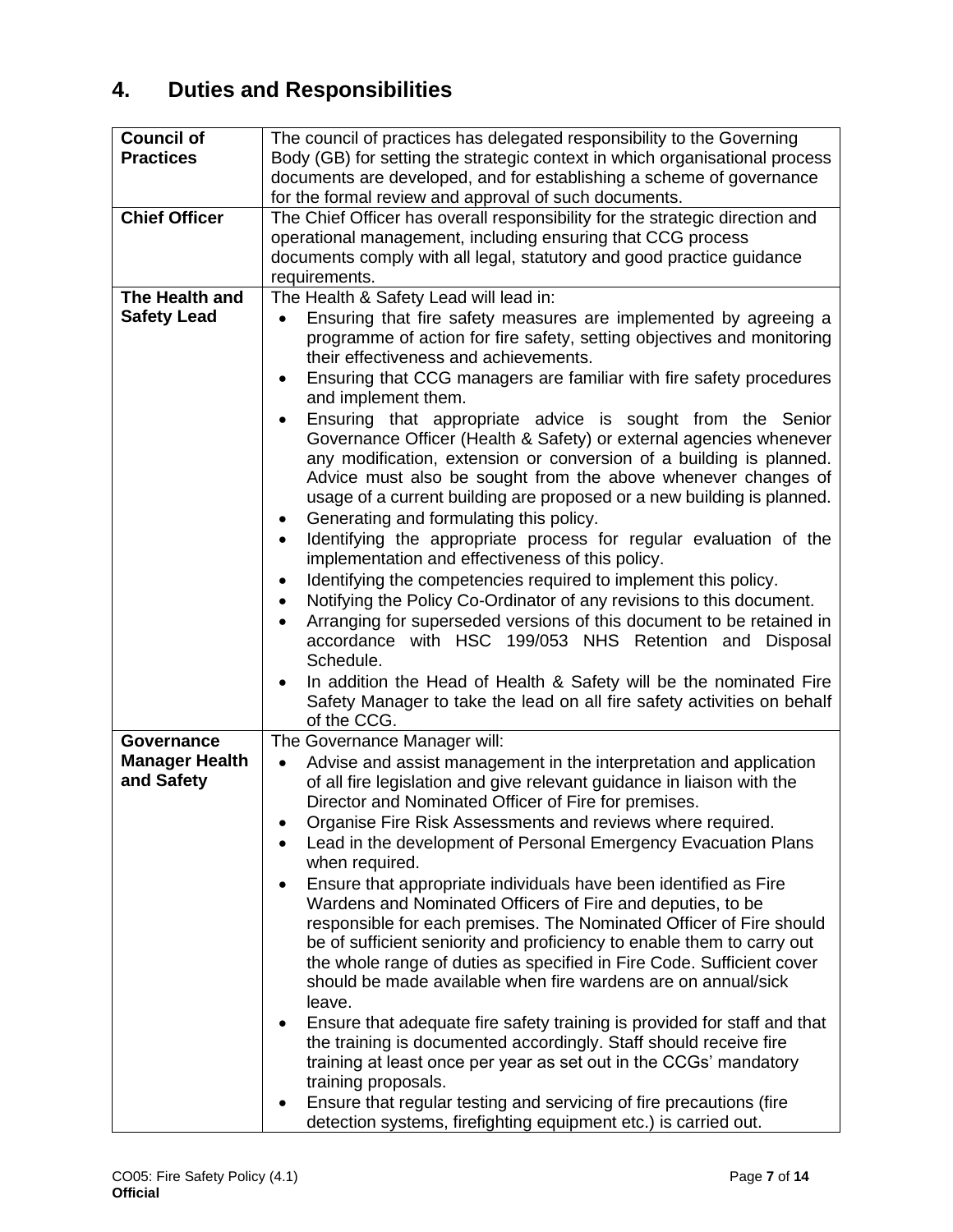|                                                                          | Implement workplace fire safety procedures and develop a written<br>$\bullet$<br>fire plan for their area in conjunction with the relevant Governance<br>Manager<br>Ensure that an appropriate investigation is carried out and a report is<br>prepared following a fire<br>Consult the relevant Governance Manager in advance of any<br>$\bullet$<br>proposed changes to either room occupancy levels and/or room use<br>Ensure fire wardens are appointed for their area and they attend<br>$\bullet$                                                                                                                                                                                                                                                                                                                                                                                                                                                                                                                                                           |  |
|--------------------------------------------------------------------------|-------------------------------------------------------------------------------------------------------------------------------------------------------------------------------------------------------------------------------------------------------------------------------------------------------------------------------------------------------------------------------------------------------------------------------------------------------------------------------------------------------------------------------------------------------------------------------------------------------------------------------------------------------------------------------------------------------------------------------------------------------------------------------------------------------------------------------------------------------------------------------------------------------------------------------------------------------------------------------------------------------------------------------------------------------------------|--|
|                                                                          | appropriate training<br>Ensure that suitable fire drills are carried out and recorded on an<br>annual basis within their service area<br>Monitor compliance with fire safety training<br>Provide advice and support to all staff with regards to all fire safety<br>issues and initiate appropriate actions<br>Liaise with Estates staff, local building control and the Fire & Rescue<br>Service in the specification of fire precautions in new and existing                                                                                                                                                                                                                                                                                                                                                                                                                                                                                                                                                                                                    |  |
|                                                                          | premises<br>Prepare specific fire safety training programmes and ensure delivery<br>of this training                                                                                                                                                                                                                                                                                                                                                                                                                                                                                                                                                                                                                                                                                                                                                                                                                                                                                                                                                              |  |
| <b>Nominated</b><br>Officer of<br><b>Fire/All Fire</b><br><b>Wardens</b> | The CCG has a responsibility to ensure the safety of their staff working in<br>buildings owned by a third party. The Fire Safety Advisor must therefore<br>discuss fire safety issues with the relevant organisation and gain assurance<br>that appropriate fire safety systems are in place and that staff have access<br>to, for example relevant information and training.                                                                                                                                                                                                                                                                                                                                                                                                                                                                                                                                                                                                                                                                                     |  |
|                                                                          | This should include:<br>Instruction and information before occupying the building on Fire<br>$\bullet$<br>Safety issues and procedures:<br>How to raise the alarm<br>$\circ$<br>Access/egress routes<br>$\circ$<br>Position of fire extinguishers and "information" on their use<br>$\circ$<br>Information on any fire prevention measures in place<br>$\circ$<br>Any responsibilities staff have e.g. to ring 999, or to aid in<br>$\circ$<br>the evacuation of other people, e.g. patients<br>Access to Fire Safety training at the location if available<br>Access to any risk assessments that have been undertaken.<br>Act as focal point on fire safety issues for local staff.<br>Organise and assist in the fire safety regime within local areas.<br>Raise issues regarding local area fire safety with line management.<br>Assist with co-ordination of the response to an incident within the<br>immediate vicinity.<br>Be responsible for roll-call during an incident.<br>Support line managers and the responsible person on fire safety<br>issues. |  |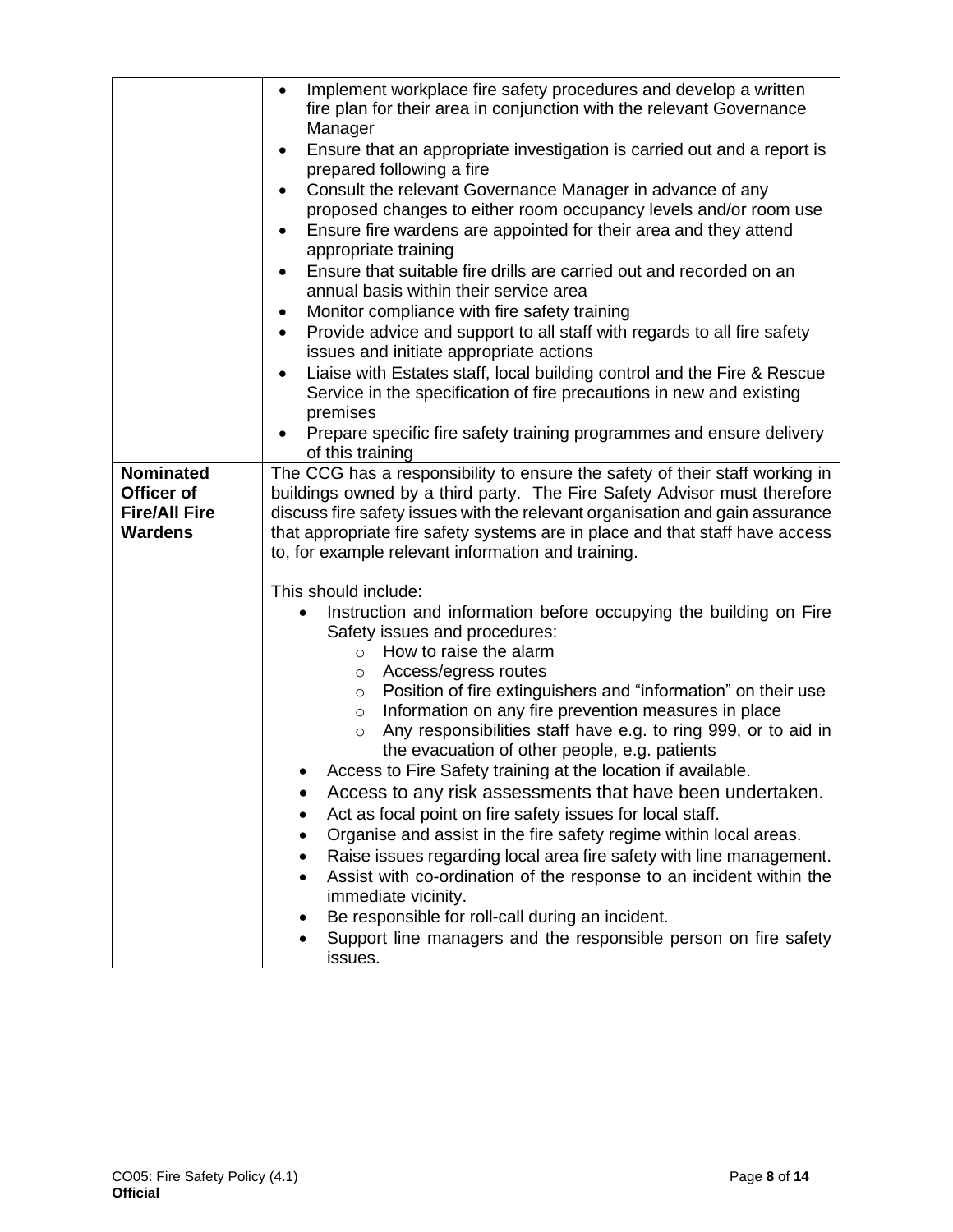| <b>All Line</b><br><b>Managers</b> | Assist the Director responsible for fire safety and the responsible<br>people in the day-to-day implementation of the Fire Safety Policy<br>throughout their areas.<br>Ensure that any fire safety hazards are brought to the attention of<br>$\bullet$<br>the Health and Safety Team.<br>Ensure that local fire procedures are brought to the attention of all<br>$\bullet$<br>their staff, particularly new starters as part of local induction.<br>Ensure that provision is made for all their staff to attend fire training<br>$\bullet$<br>sessions when required and to ensure that they do so in line with<br>the organisational requirements.<br>Ensure that staff co-operate with the implementation of the policy<br>$\bullet$<br>and adhere to procedures.<br>Ensure that "new starters" attend the Core Mandatory training.<br>$\bullet$<br>Inform "new starter" employees of the relevant fire evacuation<br>$\bullet$<br>procedures, means of escape, location of fire alarm points and<br>firefighting equipment on their first working day |
|------------------------------------|------------------------------------------------------------------------------------------------------------------------------------------------------------------------------------------------------------------------------------------------------------------------------------------------------------------------------------------------------------------------------------------------------------------------------------------------------------------------------------------------------------------------------------------------------------------------------------------------------------------------------------------------------------------------------------------------------------------------------------------------------------------------------------------------------------------------------------------------------------------------------------------------------------------------------------------------------------------------------------------------------------------------------------------------------------|
| <b>All Staff</b>                   | All staff, including temporary and agency staff, are responsible for:<br>Compliance with relevant process documents. Failure to comply<br>may result in disciplinary action being taken.<br>Co-operating with the development and implementation of policies<br>and procedures and as part of their normal duties and<br>responsibilities.<br>Identifying the need for a change in policy or procedure as a result<br>of becoming aware of changes in practice, changes to statutory<br>requirements, revised professional or clinical standards and<br>local/national directives, and advising their line manager<br>accordingly.<br>Identifying training needs in respect of policies and procedures<br>and bringing them to the attention of their line manager.<br>Attending training / awareness sessions when provided                                                                                                                                                                                                                               |

# **5. Implementation**

- <span id="page-8-0"></span>5.1 This policy will be available to all Staff.
- 5.2 All directors and managers are responsible for ensuring that relevant staff within their own directorates and departments have read and understood this document and are competent to carry out their duties in accordance with the procedures described.
- 5.3 On the first day of employment to either the organisation or the department, each new member of staff will receive a local induction from their line manager which will include a walk-through of the following fire safety points:
	- Actions to be taken on discovering a fire.
	- Actions to be taken on hearing the fire alarm.
	- The location of the nearest fire alarm break glass call points.
	- The location of the nearest fire exit.
	- The location and type of the nearest fire extinguisher.
	- The location of assembly points.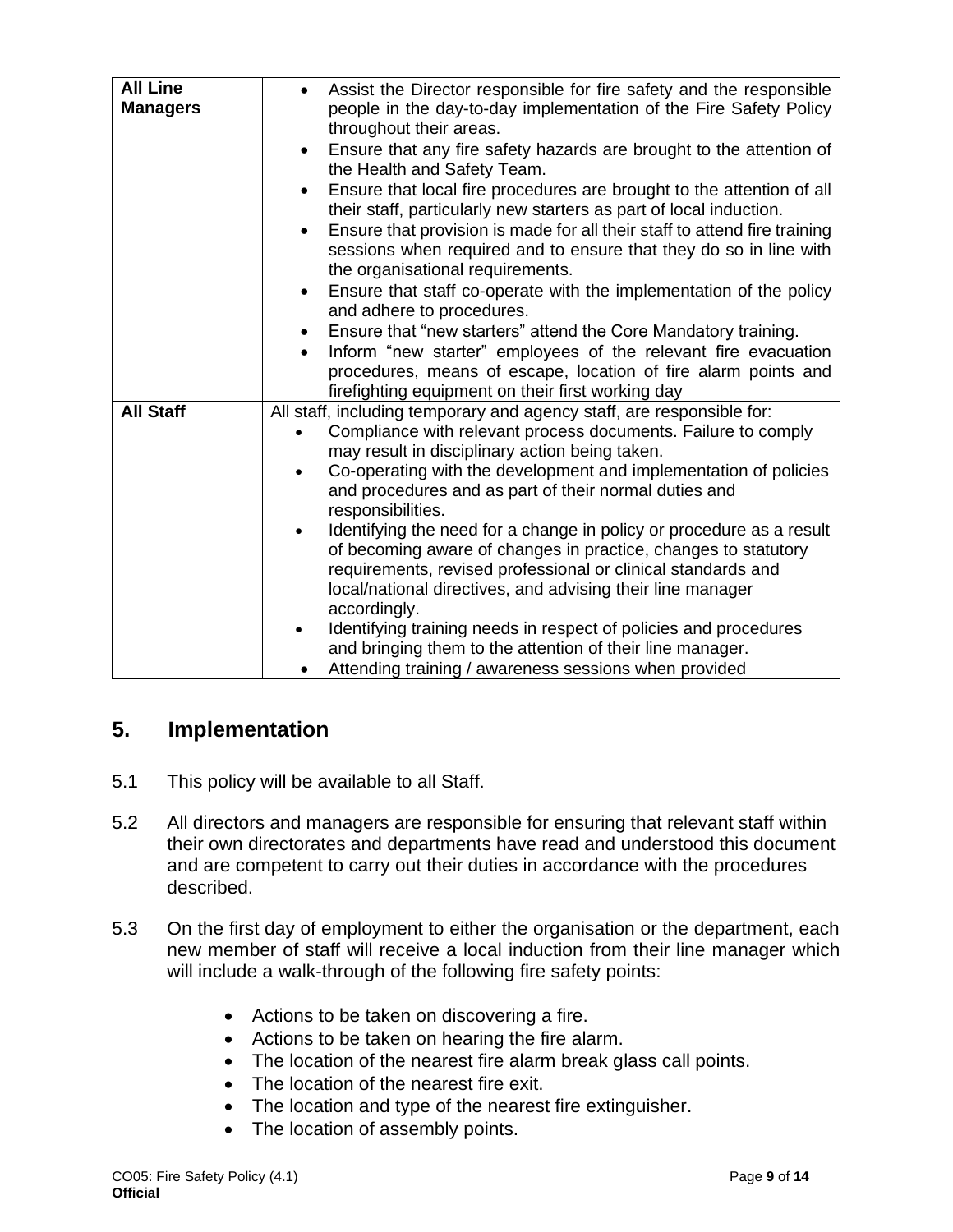# **6. Training Implications**

The training required to comply with this policy are:

<span id="page-9-0"></span>The sponsoring director will ensure that the necessary training or education needs and methods required to implement the policy or procedure(s) are identified and resourced or built into the delivery planning process. This may include identification of external training providers or development of an internal training process.

- 6.1 It is mandatory for all CCG employees to attend fire safety training sessions as per mandatory training requirements.
- 6.2 All Fire Wardens are required to attend a Fire Warden training session.

## **7. Related Documents**

### <span id="page-9-1"></span>**7.1 Other related policy documents**

- Health and Safety Policy
- Incident Investigation and Reporting Policy

### **7.2 Legislation and statutory requirements**

- Cabinet Office (1974) *Health and Safety at Work Act 1974*. London. HMSO. General duties of employers and employees.
- Cabinet Office (1998) *Human Rights Act 1998.* London. HMSO Rights and freedoms protected under the European Convention on Human Rights.
- Cabinet Office (2000) *Freedom of Information Act 2000.* London. HMSO Trust policies and procedures are subject to disclosure under the Freedom of Information Act 2000 (FOI). From January 2005 the Act allows anyone, anywhere to ask for information held by organisations, although some information, such as patient identifiable information, is exempt.
- Cabinet Office (2006) *Equality Act 2006.* London. HMSO Provisions relating to Human Rights and discrimination on grounds of race, religion or belief sexual orientation; sex; amends the Disability Discrimination Act 1995.
- Cabinet Office (2007) *Corporate Manslaughter and Corporate Homicide Act 2007.* London. HMSO Enables the prosecution of companies and other organisations where there has been a gross failing throughout the organisation in the management of health and safety with fatal consequences.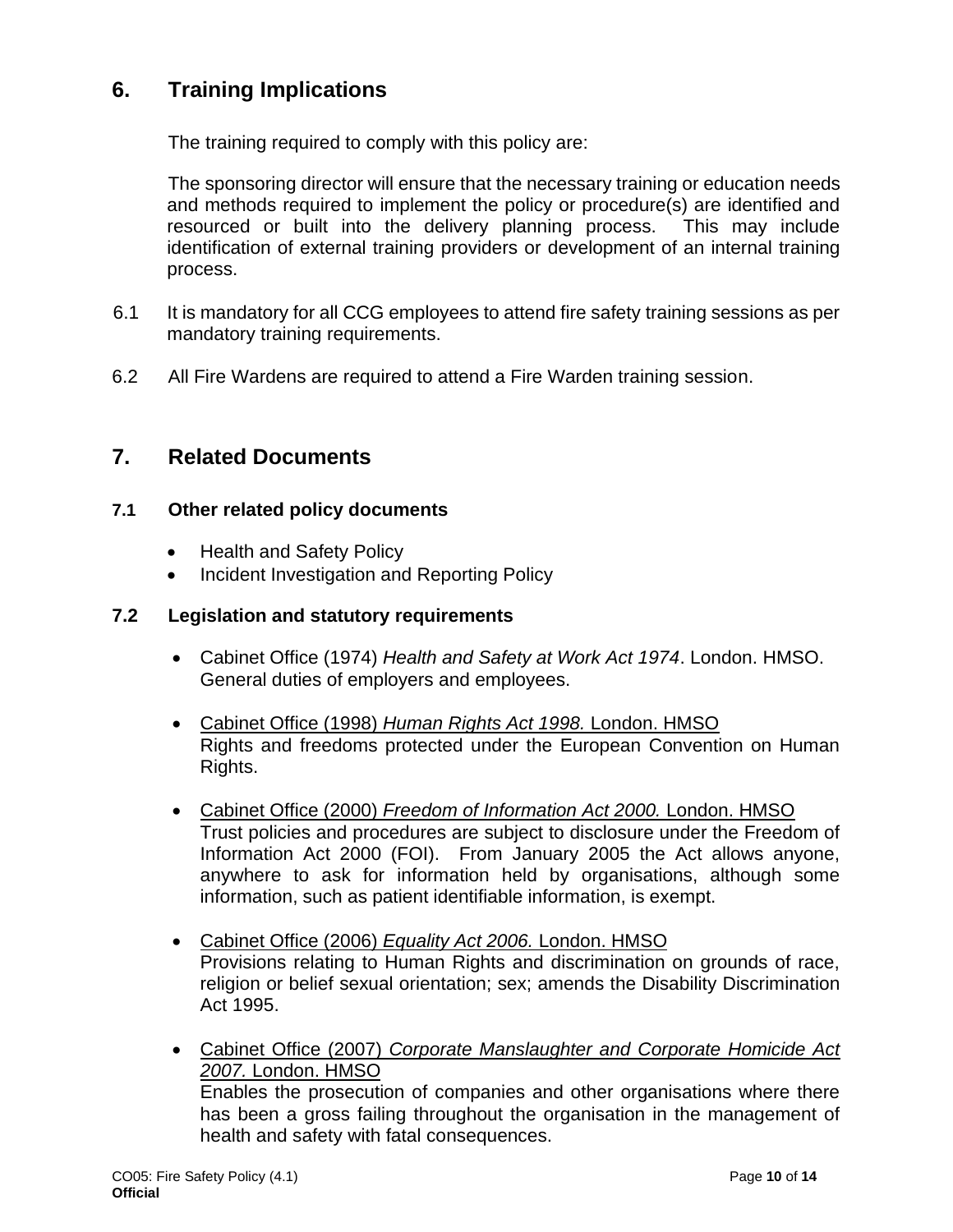- Cabinet Office (2008) *Health & Safety Offences Act 2008.* London. HMSO Amends Section 33 (Prosecutions for criminal offences) of the Health and Safety at Work Act 1974.
- Management of Health & Safety At Work Regulations 1999 Generally make more explicit what employers are required to do to manage health and safety under the Health and Safety at Work Act. Requires employers to carry out risk assessments, make arrangements to implement necessary measures, appoint competent people and arrange for appropriate information and training.
- Regulatory Reform (Fire Safety) Order 2005 Requires a fire safety risk assessment to be carried out and that reasonable steps be taken to reduce the risk from fire and ensure occupants can safely escape if a fire does occur.

## **7.3 Best practice recommendations**

- Department of Health "Records Management: NHS Code of Practice" 2006.
- NHS Litigation Authority "Standard for Primary Care Trusts": guidance on minimum policy and procedure requirements.
- Firecode Department of Health (NHS Estates) Management of Fire Safety in Healthcare (Firecode consists of a number of Health Technical Memoranda (HTM) which consider policy, technical guidance and specialist aspects of fire precautions)

## **8. Monitoring, Review and Archiving**

## <span id="page-10-0"></span>**8.1 Monitoring**

The Governing Body will agree a method for monitoring the dissemination and implementation of this policy. Monitoring information will be recorded in the policy database.

## **8.2 Review**

- 8.2.1 The Governing Body will ensure that this policy document is reviewed in accordance with the timescale specified at the time of approval. No policy or procedure will remain operational for a period exceeding three years without a review taking place.
- 8.2.2 Staff who become aware of any change which may affect a policy should advise their line manager as soon as possible. The Governing Body will then consider the need to review the policy or procedure outside of the agreed timescale for revision.
- 8.2.3 For ease of reference for reviewers or approval bodies, changes should be noted in the 'document history' table on the front page of this document.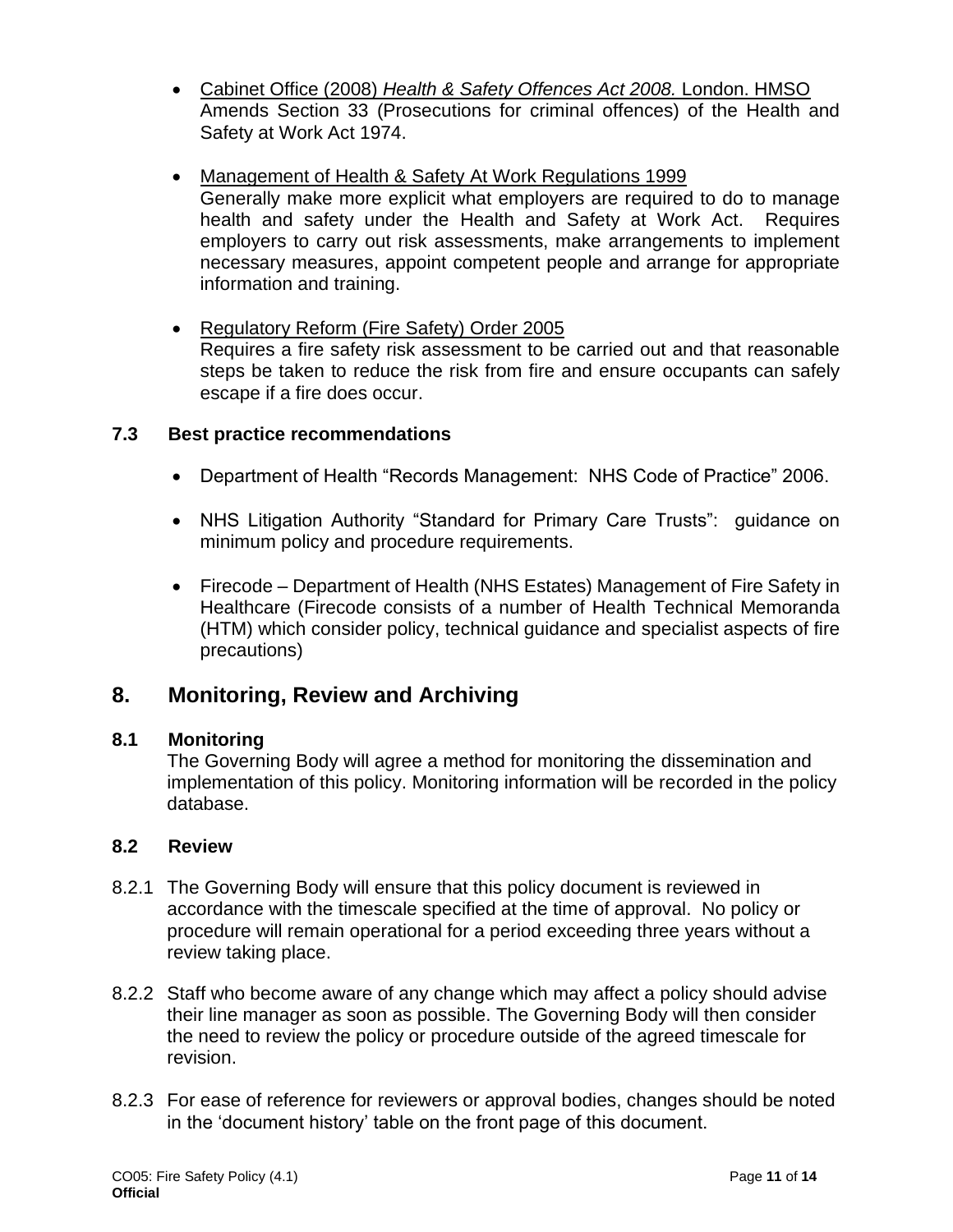**NB:** If the review consists of a change to an appendix or procedure document, approval may be given by the sponsor director and a revised document may be issued. Review to the main body of the policy must always follow the original approval process.

## **8.3 Archiving**

The Governing Body will ensure that archived copies of superseded policy documents are retained in accordance with Records Management: Code of Practice for Health and Social Care 2016.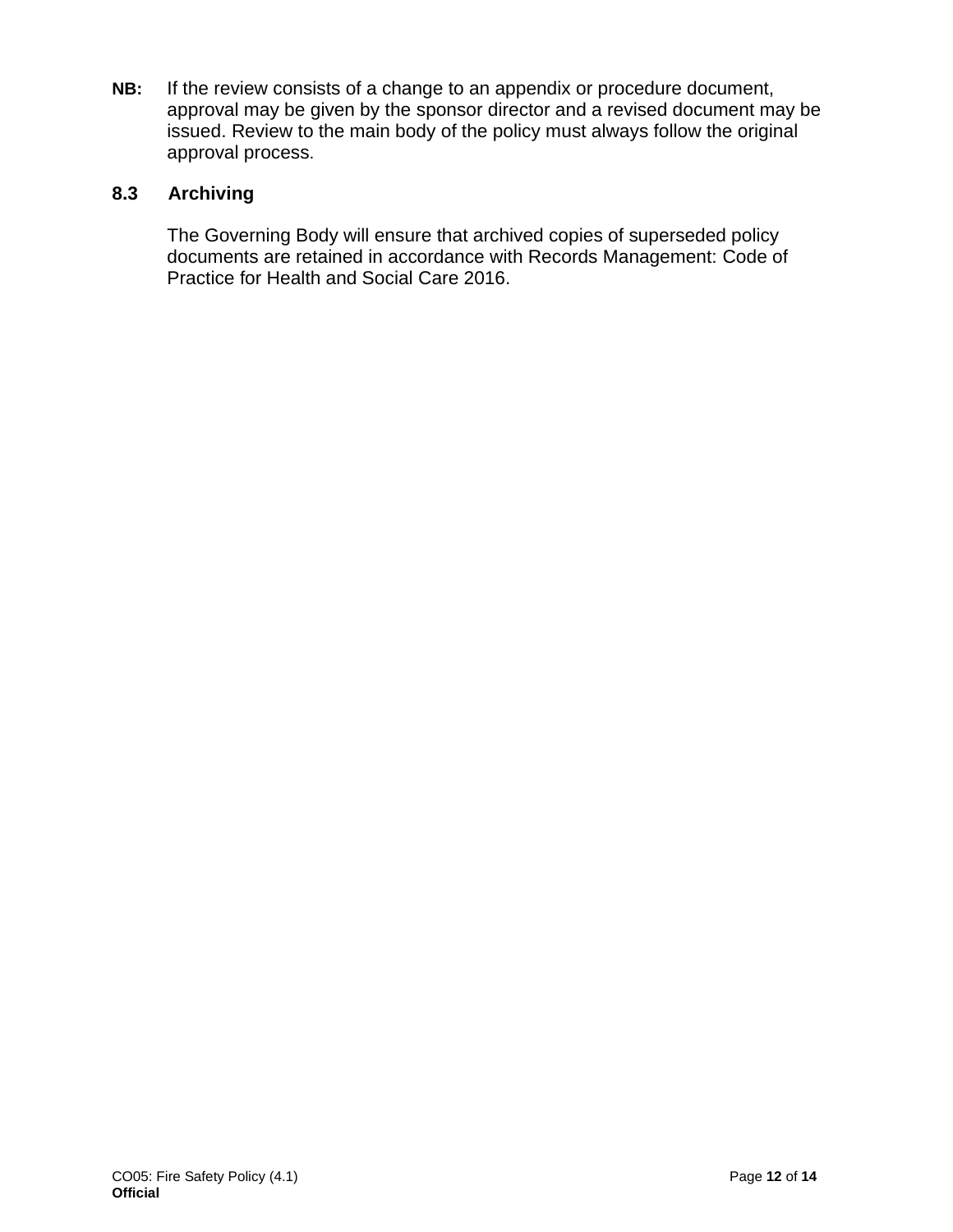## **9. Equality Impact Assessment**

# **Initial Screening Assessment (STEP 1)**

As a public body organisation we need to ensure that all our current and proposed strategies, policies, services and functions, have given proper consideration to equality, diversity and inclusion, do not aid barriers to access or generate discrimination against any protected groups under the Equality Act 2010 (Age, Disability, Gender Reassignment, Pregnancy and Maternity, Race, Religion/Belief, Sex, Sexual Orientation, Marriage and Civil Partnership).

This screening determines relevance for all new and revised strategies, policies, projects, service reviews and functions.

Completed at the earliest opportunity it will help to determine:

- The relevance of proposals and decisions to equality, diversity, cohesion and integration.
- Whether or not equality and diversity is being/has already been considered for due regard to the Equality Act 2010 and the Public Sector Equality Duty (PSED).
- Whether or not it is necessary to carry out a full Equality Impact Assessment.

## **Name(s) and role(s) of person completing this assessment:**

**Name:** Lee Crowe **Job Title:** Governance Manager **Organisation:** North of England CSU

## **Title of the service/project or policy:** Fire Safety policy

## **Is this a;**

**Strategy / Policy** ☒ **Service Review** ☐ **Project** ☐

**Other** Click here to enter text.

### **What are the aim(s) and objectives of the service, project or policy:**

The aim of the policy is to ensure CCG considers Health and Safety along with its other business objectives and to ensure that the CCG follows the details stipulated within H&S Regulations.

#### **Who will the project/service /policy / decision impact?**

(Consider the actual and potential impact)

- **Staff**  $\boxtimes$
- **Service User / Patients** ☐
- **Other Public Sector Organisations**☐
- **Voluntary / Community groups / Trade Unions** ☐
- **Others, please specify** Click here to enter text.